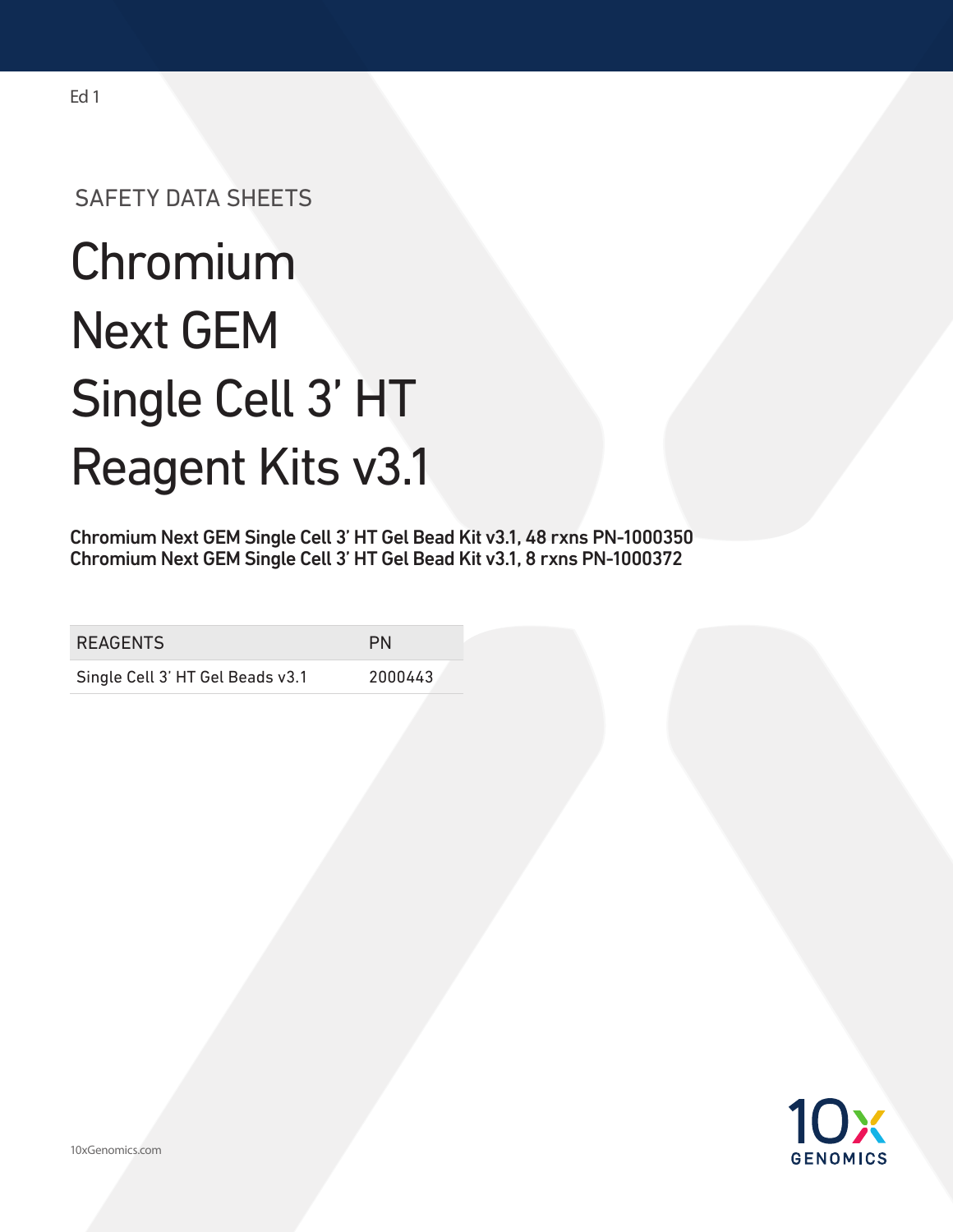

*OSHA HazCom Standard 29 CFR 1910.1200(g) revised in 2012 and GHS Rev 03.*

*Issue date 06/10/2021 Reviewed on 06/10/2021*

#### \* *1 Identification*

- · *Product Identifier*
- · *Trade Name: Single Cell 3' Gel Bead Kit Single Cell 5' Gel Bead Kit Chromium Single Cell 3' Gel Bead Kit v2 Single Cell 3' Gel Beads*

*Single Cell 5' Gel Beads Single Cell VDJ 5' Gel Bead Chromium Next GEM Single Cell 5' Gel Bead Kit v2, 16 rxns Chromium Next GEM Single Cell 5' Gel Bead Kit v2, 4 rxns Single Cell 3' LT Gel Beads v3.1 Chromium Next GEM Single Cell 3' LT Gel Bead Kit v3.1, 4 rxns Strip, High Throughput SC 3' Gel Bead Strip, High Throughput SC 5' Gel Bead Chromium Next GEM Single Cell 3' HT Gel Bead Kit v3.1, 48 rxns Chromium Next GEM Single Cell 5' HT Gel Bead Kit v2, 48 rxns Chromium Next GEM Single Cell 3' HT Gel Bead Kit v3.1, 8 rxns Chromium Next GEM Single Cell 5' HT Gel Bead Kit v2, 8 rxns*

#### · *Product Number:*

· *Relevant identified uses of the substance or mixture and uses advised against:*

· *Product Description:* No further relevant information

· *Details of the Supplier of the Safety Data Sheet:*

· *Manufacturer/Supplier:* 10x Genomics 6230 Stoneridge Mall Road Pleasanton, CA 94588 USA 1 925 401 7300 https://www.10xgenomics.com/ · *Emergency telephone number:* 1 925 401 7300

*2 Hazard(s) Identification*

#### · *Classification of the substance or mixture:*

The product does not need classification according to OSHA HazCom Standard 29 CFR paragraph (d) of §1910.1200(g) and GHS Rev 03.

(Contd. on page 2)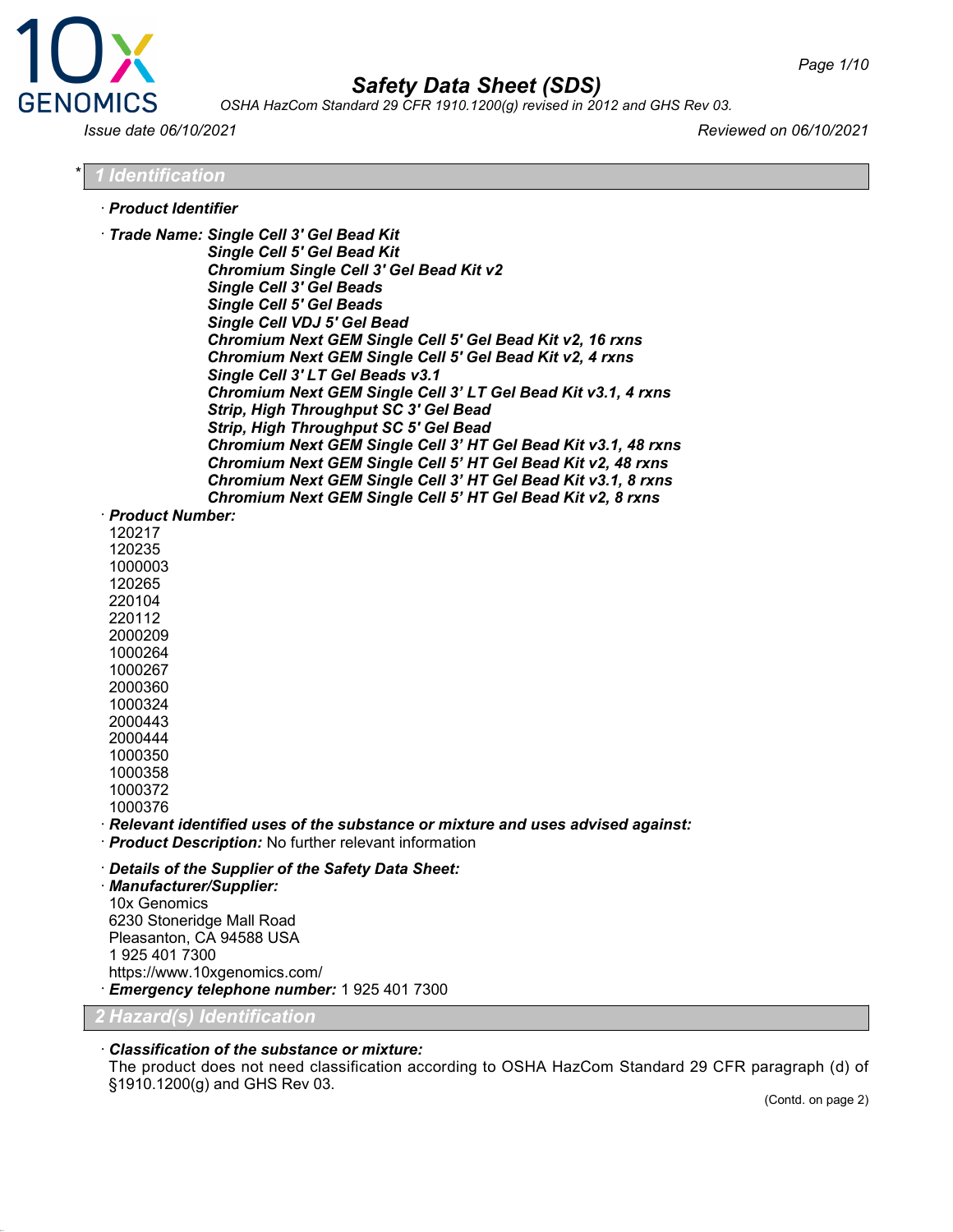

*OSHA HazCom Standard 29 CFR 1910.1200(g) revised in 2012 and GHS Rev 03.*

*Issue date 06/10/2021 Reviewed on 06/10/2021*

*Trade Name: Single Cell 3' Gel Bead Kit*

*Single Cell 5' Gel Bead Kit Chromium Single Cell 3' Gel Bead Kit v2 Single Cell 3' Gel Beads Single Cell 5' Gel Beads Single Cell VDJ 5' Gel Bead Chromium Next GEM Single Cell 5' Gel Bead Kit v2, 16 rxns Chromium Next GEM Single Cell 5' Gel Bead Kit v2, 4 rxns Single Cell 3' LT Gel Beads v3.1 Chromium Next GEM Single Cell 3' LT Gel Bead Kit v3.1, 4 rxns Strip, High Throughput SC 3' Gel Bead Strip, High Throughput SC 5' Gel Bead Chromium Next GEM Single Cell 3' HT Gel Bead Kit v3.1, 48 rxns Chromium Next GEM Single Cell 5' HT Gel Bead Kit v2, 48 rxns Chromium Next GEM Single Cell 3' HT Gel Bead Kit v3.1, 8 rxns Chromium Next GEM Single Cell 5' HT Gel Bead Kit v2, 8 rxns*

- · *Label elements:*
- · *Hazard pictograms:* Non-Regulated Material
- · *Signal word:* Non-Regulated Material
- · *Hazard statements:* Non-Regulated Material

· *Unknown acute toxicity:*

- This value refers to knowledge of known, established toxicological or ecotoxicological values.
- 0 % of the mixture consists of component(s) of unknown toxicity.
- · *Classification system:* NFPA/HMIS Definitions: 0-Least, 1-Slight, 2-Moderate, 3-High, 4-Extreme

· *NFPA ratings (scale 0 - 4)*



· *HMIS-ratings (scale 0 - 4)*

**HEALTH**  FIRE  $R$ **REACTIVITY**  $\boxed{0}$  Physical Hazard = 0  $\overline{0}$  $\overline{0}$  $Health = 0$ Fire  $= 0$ 

· *Hazard(s) not otherwise classified (HNOC):* None known

*3 Composition/Information on Ingredients*

#### · *Chemical characterization: Substance*

· *Description:* Mixture of substances listed below with non-hazardous additions.

| · Dangerous Components: |                                                                     |       |
|-------------------------|---------------------------------------------------------------------|-------|
| Proprietary             | $\langle \cdot \rangle$ Acute Tox. 4, H302; Combustible Dust        | 4%    |
| Proprietary             | $\langle \diamond \rangle$ Skin Irrit. 2, H315; Eye Irrit. 2B, H320 | 2%    |
| Proprietary             |                                                                     | $1\%$ |

#### · *Additional information:*

The exact percentages of the ingredients of this mixture are considered to be proprietary and are withheld in accordance with the provisions of paragraph (i) of §1910.1200 of 29 CFR 1910.1200 Trade Secrets. Trade secret made in accordance with paragraph (i) of §1910.1200 of 29 CFR 1910.1200, the OSHA Hazard Communication Standard and U.S. Code of Federal Regulations.

(Contd. on page 3)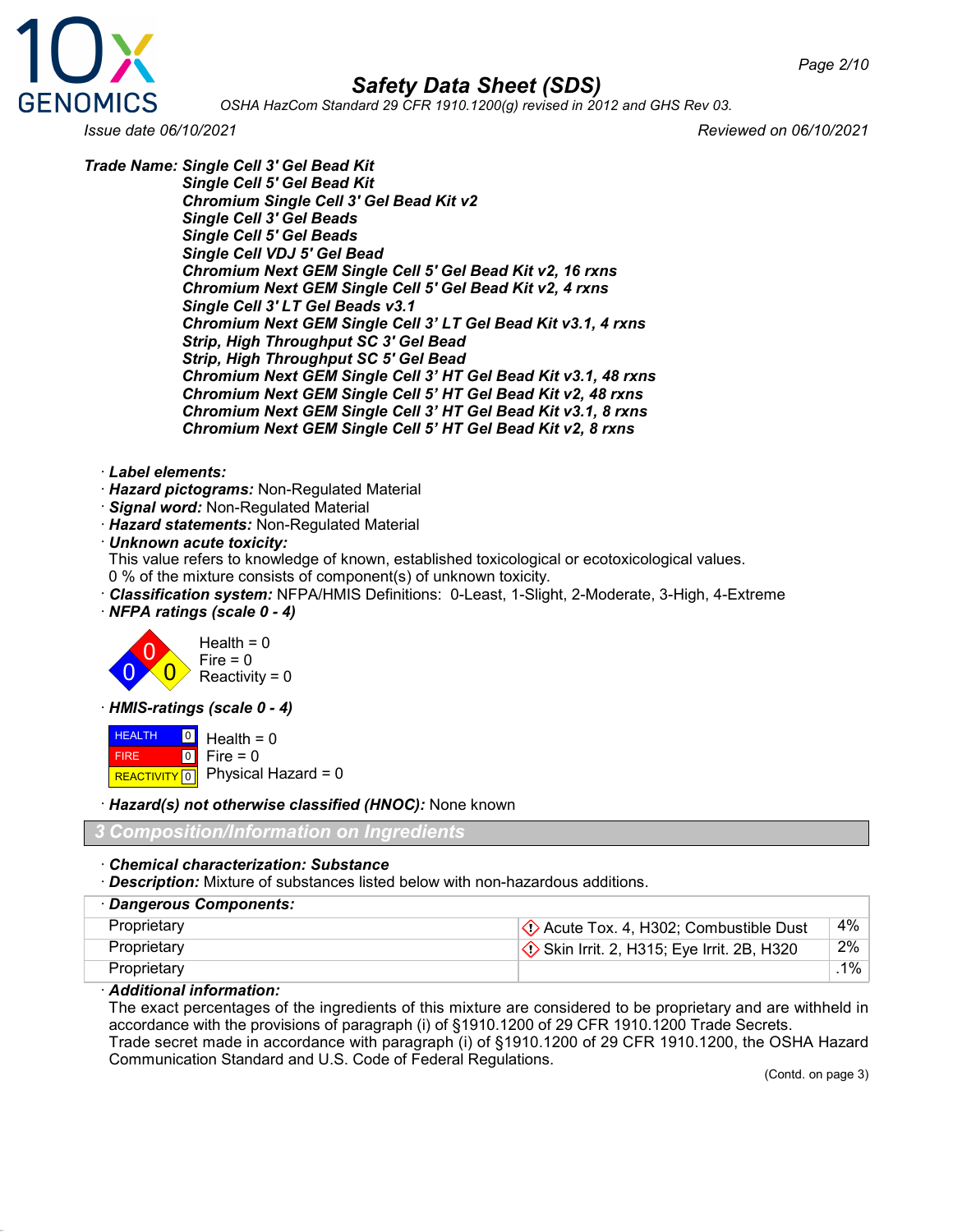

*OSHA HazCom Standard 29 CFR 1910.1200(g) revised in 2012 and GHS Rev 03.*

*Trade Name: Single Cell 3' Gel Bead Kit*

*Issue date 06/10/2021 Reviewed on 06/10/2021*

*Single Cell 5' Gel Bead Kit Chromium Single Cell 3' Gel Bead Kit v2 Single Cell 3' Gel Beads Single Cell 5' Gel Beads Single Cell VDJ 5' Gel Bead Chromium Next GEM Single Cell 5' Gel Bead Kit v2, 16 rxns Chromium Next GEM Single Cell 5' Gel Bead Kit v2, 4 rxns Single Cell 3' LT Gel Beads v3.1 Chromium Next GEM Single Cell 3' LT Gel Bead Kit v3.1, 4 rxns Strip, High Throughput SC 3' Gel Bead Strip, High Throughput SC 5' Gel Bead Chromium Next GEM Single Cell 3' HT Gel Bead Kit v3.1, 48 rxns Chromium Next GEM Single Cell 5' HT Gel Bead Kit v2, 48 rxns Chromium Next GEM Single Cell 3' HT Gel Bead Kit v3.1, 8 rxns Chromium Next GEM Single Cell 5' HT Gel Bead Kit v2, 8 rxns*

#### *4 First-Aid Measures*

- · *Description of first aid measures*
- · *General information:* No special measures required.
- · *After inhalation:* Supply fresh air; consult doctor in case of complaints.
- · *After skin contact:* Generally, the product does not irritate the skin.
- · *After eye contact:* Rinse opened eye for several minutes under running water.
- · *After swallowing:* If swallowed and symptoms occur, consult a doctor.
- · *Information for doctor*
- · *Most important symptoms and effects, both acute and delayed:* No further relevant information available.
- · *Indication of any immediate medical attention and special treatment needed:*

No further relevant information available.

#### *5 Fire-Fighting Measures*

- · *Extinguishing media*
- · *Suitable extinguishing agents:*
- CO₂, extinguishing powder or water spray. Fight larger fires with water spray or alcohol resistant foam.
- · *For safety reasons unsuitable extinguishing agents:* No further relevant information.
- · *Special hazards arising from the substance or mixture:* No further relevant information available.
- · *Advice for firefighters*
- · *Special protective equipment for firefighters:*

As in any fire, wear self-contained breathing apparatus pressure-demand (NIOSH approved or equivalent) and full protective gear to prevent contact with skin and eyes.

#### *6 Accidental Release Measures*

- · *Personal precautions, protective equipment and emergency procedures:*
- Wear protective equipment. Keep unprotected persons away.
- · *Environmental precautions:* Do not allow product to reach sewage system or any water course.
- · *Methods and material for containment and cleaning up:*
- Absorb with liquid-binding material (i.e. sand, diatomite, acid binders, universal binders, sawdust). Dispose of the collected material according to regulations.
- · *Reference to other sections:*
- See Section 7 for information on safe handling.
- See Section 8 for information on personal protection equipment.

See Section 13 for disposal information.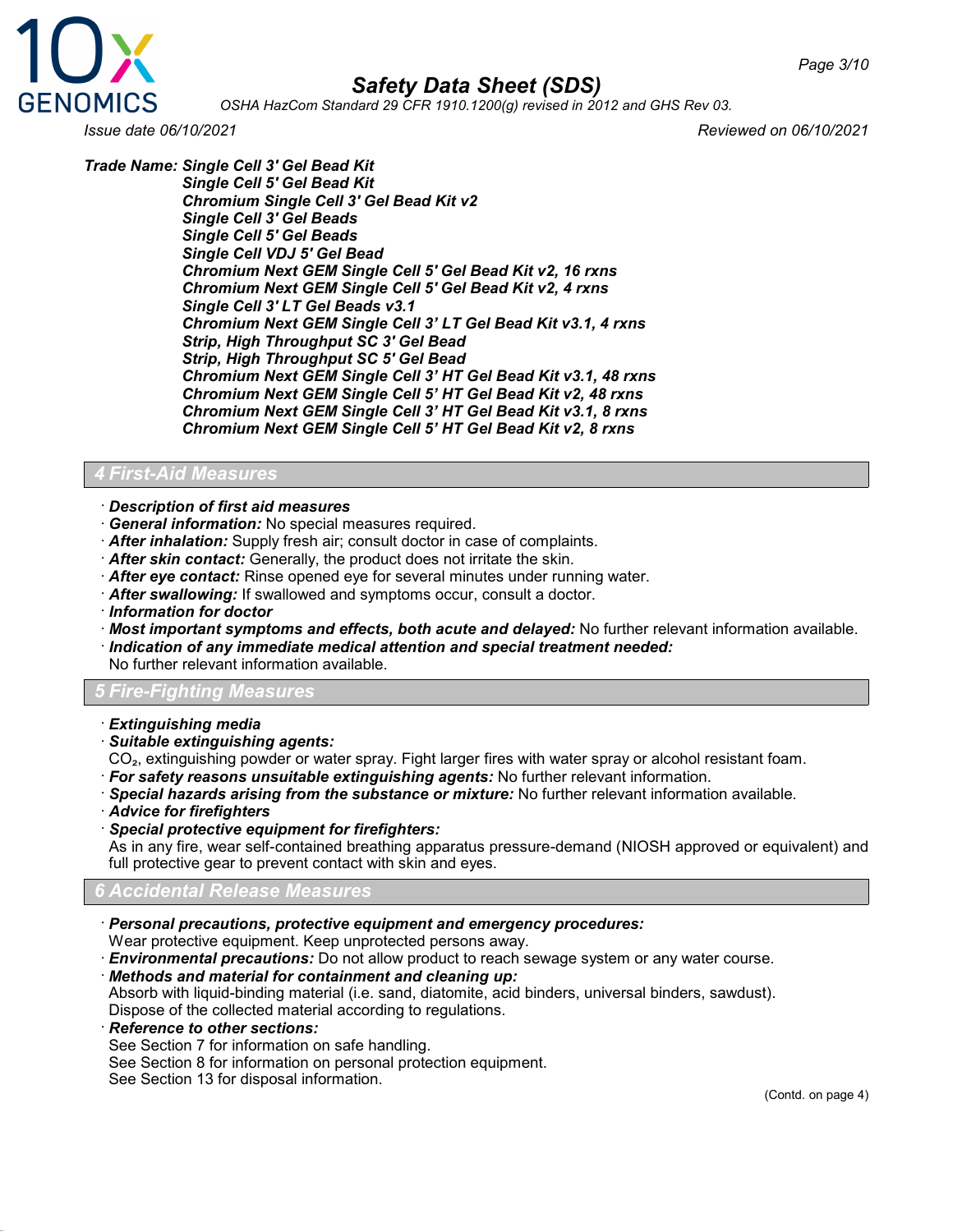

*OSHA HazCom Standard 29 CFR 1910.1200(g) revised in 2012 and GHS Rev 03.*

*Issue date 06/10/2021 Reviewed on 06/10/2021*

*Trade Name: Single Cell 3' Gel Bead Kit*

*Single Cell 5' Gel Bead Kit Chromium Single Cell 3' Gel Bead Kit v2 Single Cell 3' Gel Beads Single Cell 5' Gel Beads Single Cell VDJ 5' Gel Bead Chromium Next GEM Single Cell 5' Gel Bead Kit v2, 16 rxns Chromium Next GEM Single Cell 5' Gel Bead Kit v2, 4 rxns Single Cell 3' LT Gel Beads v3.1 Chromium Next GEM Single Cell 3' LT Gel Bead Kit v3.1, 4 rxns Strip, High Throughput SC 3' Gel Bead*

*Strip, High Throughput SC 5' Gel Bead Chromium Next GEM Single Cell 3' HT Gel Bead Kit v3.1, 48 rxns Chromium Next GEM Single Cell 5' HT Gel Bead Kit v2, 48 rxns Chromium Next GEM Single Cell 3' HT Gel Bead Kit v3.1, 8 rxns Chromium Next GEM Single Cell 5' HT Gel Bead Kit v2, 8 rxns*

#### · *Protective Action Criteria for Chemicals*

#### · *PAC-1:*

None of the ingredients are listed.

#### · *PAC-2:*

None of the ingredients are listed.

#### · *PAC-3:*

None of the ingredients are listed.

#### *7 Handling and Storage*

#### · *Handling*

- · *Precautions for safe handling:* No special measures required.
- · *Information about protection against explosions and fires:* No special measures required.
- · *Conditions for safe storage, including any incompatibilities*
- · *Storage*
- · *Requirements to be met by storerooms and receptacles:* Store in the original container.
- · *Information about storage in one common storage facility:* Not required.
- · *Further information about storage conditions:* None.
- · *Specific end use(s):* No further relevant information available.

#### *8 Exposure Controls/Personal Protection*

- · *Additional information about design of technical systems:* Does not apply.
- · *Control parameters:*
- · *Components with occupational exposure limits:*

The product does not contain any relevant quantities of materials with critical values that have to be monitored at the workplace.

· *Additional information:* The lists that were valid during the creation of this SDS were used as basis.

- · *Exposure controls:*
- · *Personal protective equipment*
- · *General protective and hygienic measures:*
- The usual precautionary measures for handling chemicals should be followed.
- · *Breathing equipment:* Not required.
- · *Protection of hands:* Not required.
- · *Material of gloves:* Not applicable.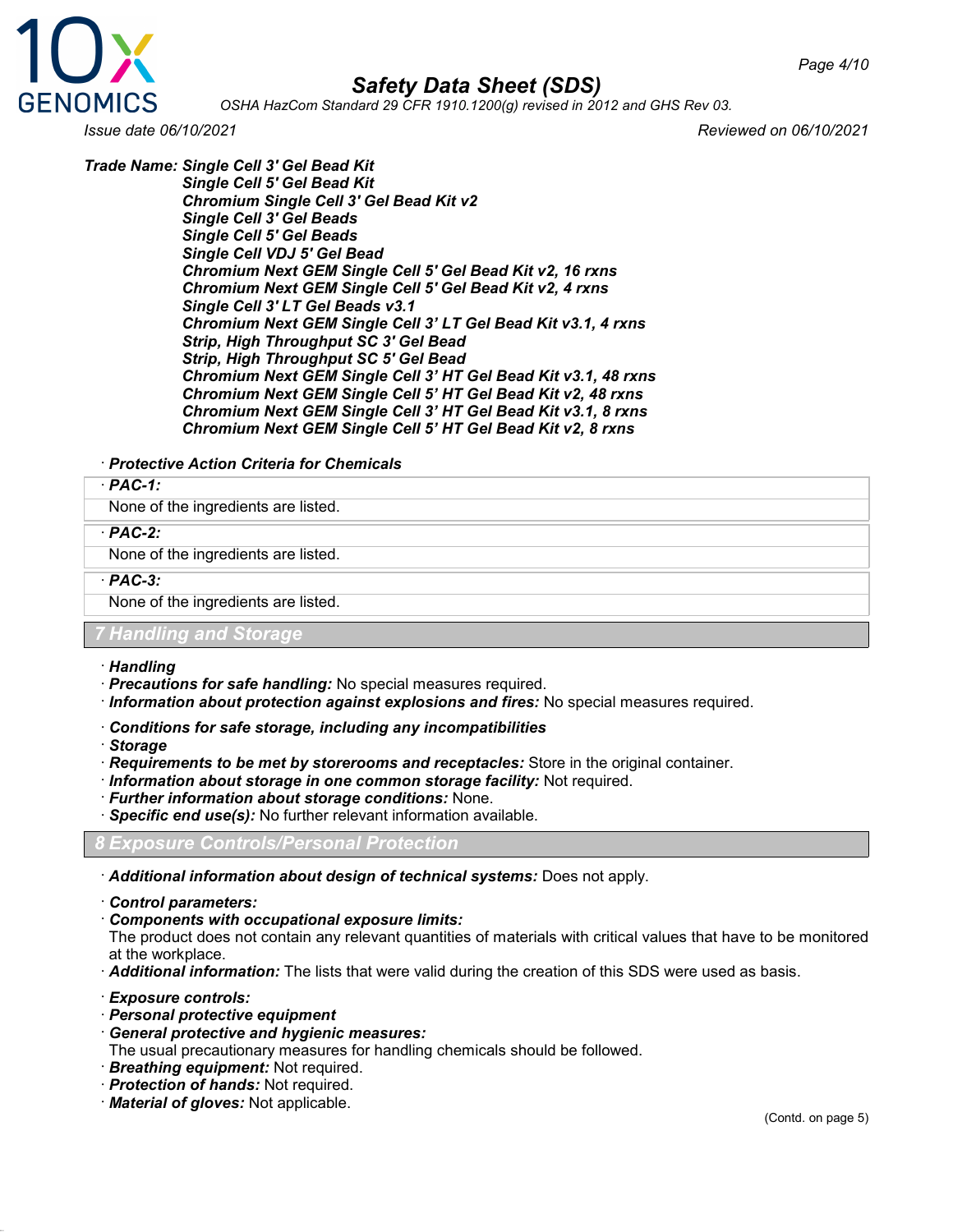

*OSHA HazCom Standard 29 CFR 1910.1200(g) revised in 2012 and GHS Rev 03.*

*Trade Name: Single Cell 3' Gel Bead Kit*

*Issue date 06/10/2021 Reviewed on 06/10/2021*

*Single Cell 5' Gel Bead Kit Chromium Single Cell 3' Gel Bead Kit v2 Single Cell 3' Gel Beads Single Cell 5' Gel Beads Single Cell VDJ 5' Gel Bead Chromium Next GEM Single Cell 5' Gel Bead Kit v2, 16 rxns Chromium Next GEM Single Cell 5' Gel Bead Kit v2, 4 rxns Single Cell 3' LT Gel Beads v3.1 Chromium Next GEM Single Cell 3' LT Gel Bead Kit v3.1, 4 rxns Strip, High Throughput SC 3' Gel Bead Strip, High Throughput SC 5' Gel Bead Chromium Next GEM Single Cell 3' HT Gel Bead Kit v3.1, 48 rxns Chromium Next GEM Single Cell 5' HT Gel Bead Kit v2, 48 rxns Chromium Next GEM Single Cell 3' HT Gel Bead Kit v3.1, 8 rxns Chromium Next GEM Single Cell 5' HT Gel Bead Kit v2, 8 rxns*

· *Penetration time of glove material:* Not applicable.

#### *9 Physical and Chemical Properties*

| Information on basic physical and chemical properties<br><b>General Information</b>                       |                                                       |
|-----------------------------------------------------------------------------------------------------------|-------------------------------------------------------|
| · Appearance:<br>Form:<br>Color:<br>· Odor:<br>Odor threshold:                                            | Liquid<br>Colorless<br>Odorless<br>Not determined.    |
| · pH-value:                                                                                               | Acidic                                                |
| <b>Change in condition</b><br><b>Melting point/Melting range:</b>                                         | Not determined.                                       |
| · Flash point:                                                                                            | None                                                  |
| · Flammability (solid, gaseous):                                                                          | Not applicable.                                       |
| · Ignition temperature:                                                                                   | 400 °C (752 °F)                                       |
| · Decomposition temperature:                                                                              | Not determined.                                       |
| · Auto igniting:                                                                                          | Not determined.                                       |
| · Danger of explosion:                                                                                    | Product does not present an explosion hazard.         |
| · Explosion limits:<br>Lower:<br><b>Upper:</b>                                                            | Not determined.<br>Not determined.                    |
| · Vapor pressure:                                                                                         | Not determined.                                       |
| · Density:<br><b>Relative density:</b><br>Vapor density:<br><b>Evaporation rate:</b>                      | Not determined.<br>Not determined.<br>Not determined. |
| · Solubility in / Miscibility with:<br>Water:<br>Deutitian anafficiant (n patenglissatau): Net determined | Fully miscible.                                       |

· *Partition coefficient (n-octanol/water):* Not determined.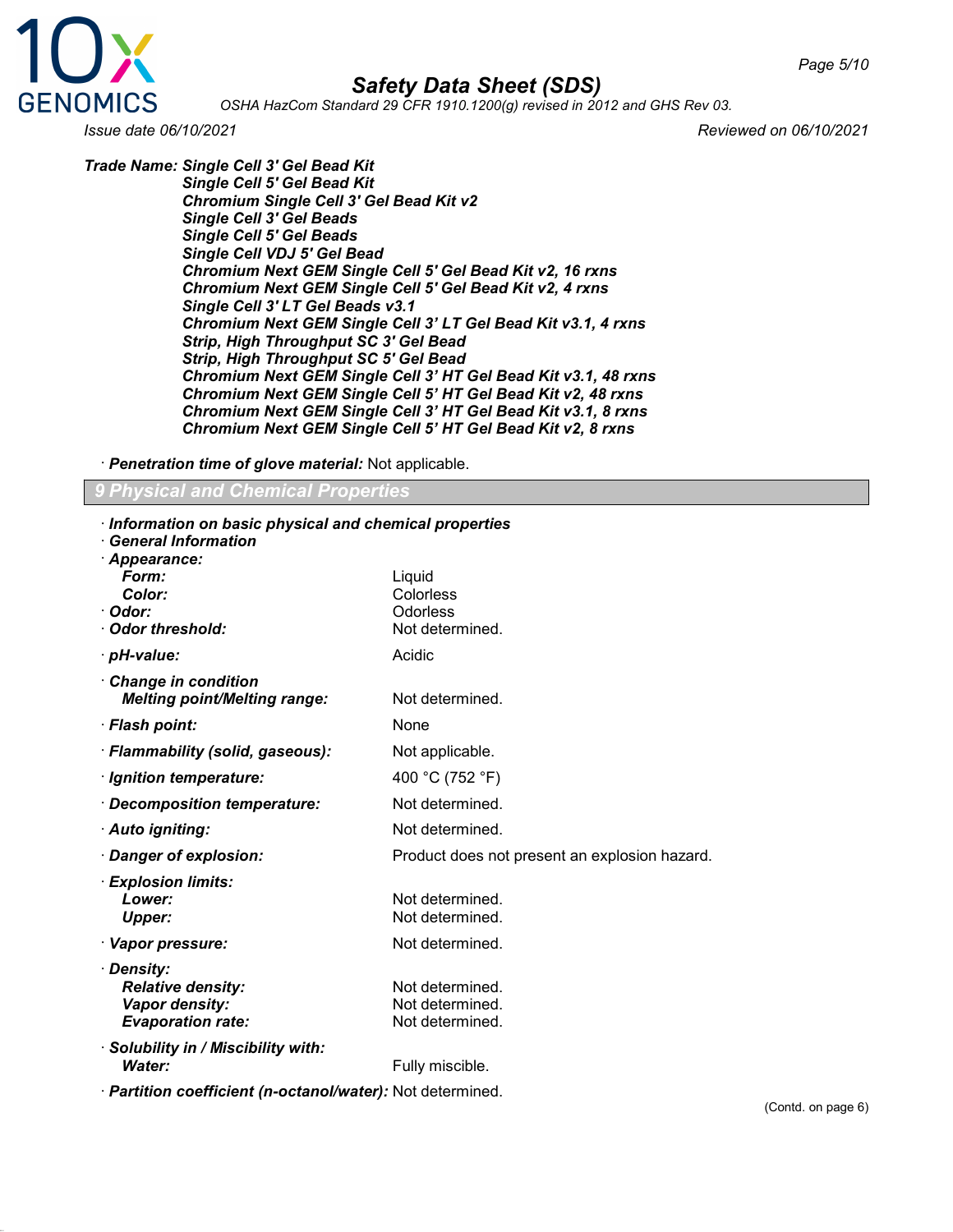

*OSHA HazCom Standard 29 CFR 1910.1200(g) revised in 2012 and GHS Rev 03.*

*Issue date 06/10/2021 Reviewed on 06/10/2021*

*Trade Name: Single Cell 3' Gel Bead Kit Single Cell 5' Gel Bead Kit Chromium Single Cell 3' Gel Bead Kit v2 Single Cell 3' Gel Beads Single Cell 5' Gel Beads Single Cell VDJ 5' Gel Bead Chromium Next GEM Single Cell 5' Gel Bead Kit v2, 16 rxns Chromium Next GEM Single Cell 5' Gel Bead Kit v2, 4 rxns Single Cell 3' LT Gel Beads v3.1 Chromium Next GEM Single Cell 3' LT Gel Bead Kit v3.1, 4 rxns Strip, High Throughput SC 3' Gel Bead Strip, High Throughput SC 5' Gel Bead Chromium Next GEM Single Cell 3' HT Gel Bead Kit v3.1, 48 rxns Chromium Next GEM Single Cell 5' HT Gel Bead Kit v2, 48 rxns Chromium Next GEM Single Cell 3' HT Gel Bead Kit v3.1, 8 rxns Chromium Next GEM Single Cell 5' HT Gel Bead Kit v2, 8 rxns*

| <b>Viscosity:</b>                              |                                            |
|------------------------------------------------|--------------------------------------------|
| Dynamic:                                       | Not determined.                            |
| Kinematic:                                     | Not determined.                            |
| · Solvent content:<br><b>Organic solvents:</b> | 7 %                                        |
| Other information:                             | No further relevant information available. |
| <b>10 Stability and Reactivity</b>             |                                            |
|                                                |                                            |

· *Reactivity:* No further relevant information available.

- · *Chemical stability:* Stable under normal conditions.
- · *Thermal decomposition / conditions to be avoided:* No decomposition if used according to specifications.
- · *Possibility of hazardous reactions:* No dangerous reactions known.
- · *Conditions to avoid:* No further relevant information available.
- · *Incompatible materials:* No further relevant information available.
- · *Hazardous decomposition products:* No dangerous decomposition products known.

#### *11 Toxicological Information*

- · *Information on toxicological effects:*
- · *Acute toxicity:*

#### · *LD/LC50 values that are relevant for classification:*

#### **Proprietary**

Oral LD50 1000 mg/kg (Rat)

- · *Primary irritant effect:*
- · *On the skin:* No irritating effect.
- · *On the eye:* No irritating effect.
- · *Additional toxicological information:*

The product is not subject to classification according to internally approved calculation methods for preparations.

When used and handled according to specifications, the product does not have any harmful effects according to our experience and the information provided to us.

#### · *Carcinogenic categories:*

#### · *IARC (International Agency for Research on Cancer):*

None of the ingredients are listed.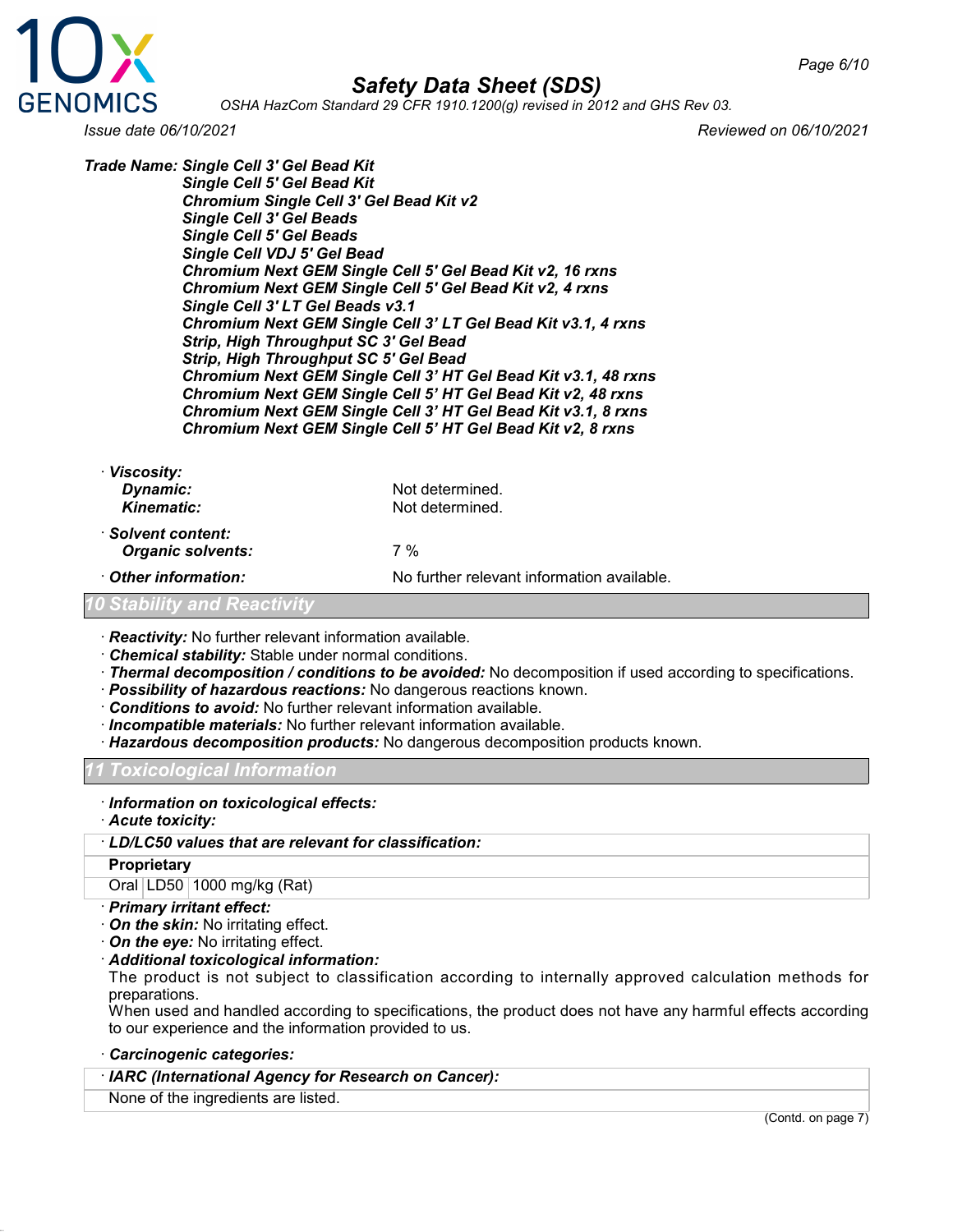

*OSHA HazCom Standard 29 CFR 1910.1200(g) revised in 2012 and GHS Rev 03.*

*Issue date 06/10/2021 Reviewed on 06/10/2021*

*Trade Name: Single Cell 3' Gel Bead Kit*

*Single Cell 5' Gel Bead Kit Chromium Single Cell 3' Gel Bead Kit v2 Single Cell 3' Gel Beads Single Cell 5' Gel Beads Single Cell VDJ 5' Gel Bead Chromium Next GEM Single Cell 5' Gel Bead Kit v2, 16 rxns Chromium Next GEM Single Cell 5' Gel Bead Kit v2, 4 rxns Single Cell 3' LT Gel Beads v3.1 Chromium Next GEM Single Cell 3' LT Gel Bead Kit v3.1, 4 rxns Strip, High Throughput SC 3' Gel Bead Strip, High Throughput SC 5' Gel Bead Chromium Next GEM Single Cell 3' HT Gel Bead Kit v3.1, 48 rxns Chromium Next GEM Single Cell 5' HT Gel Bead Kit v2, 48 rxns Chromium Next GEM Single Cell 3' HT Gel Bead Kit v3.1, 8 rxns Chromium Next GEM Single Cell 5' HT Gel Bead Kit v2, 8 rxns*

#### · *NTP (National Toxicology Program):*

None of the ingredients are listed.

- · *OSHA-Ca (Occupational Safety & Health Administration):*
- None of the ingredients are listed.

#### *12 Ecological Information*

- · *Toxicity:*
- · *Aquatic toxicity:* No further relevant information available.
- · *Persistence and degradability:* No further relevant information available.
- · *Behavior in environmental systems:*
- · *Bioaccumulative potential:* No further relevant information available.
- · *Mobility in soil:* No further relevant information available.
- · *Additional ecological information:*
- · *General notes:* Not known to be hazardous to water.
- · *Results of PBT and vPvB assessment:*
- · *PBT:* Not applicable.
- · *vPvB:* Not applicable.
- · *Other adverse effects:* No further relevant information available.

#### *13 Disposal Considerations*

- · *Waste treatment methods*
- · *Recommendation:* Smaller quantities can be disposed of with household waste.
- · *Uncleaned packaging*
- · *Recommendation:* Disposal must be made according to official regulations.
- · *Recommended cleansing agent:* Water, if necessary with cleansing agents.

#### *14 Transport Information*

- · *UN-Number:*
- · **DOT, ADR/ADN, ADN, IMDG, IATA** Non-Regulated Material
- · *UN proper shipping name:*
- · **DOT, ADR/ADN, ADN, IMDG, IATA** Non-Regulated Material
- · *Transport hazard class(es):*
- · *DOT, ADR/ADN, ADN, IMDG, IATA*

· **Class:** Non-Regulated Material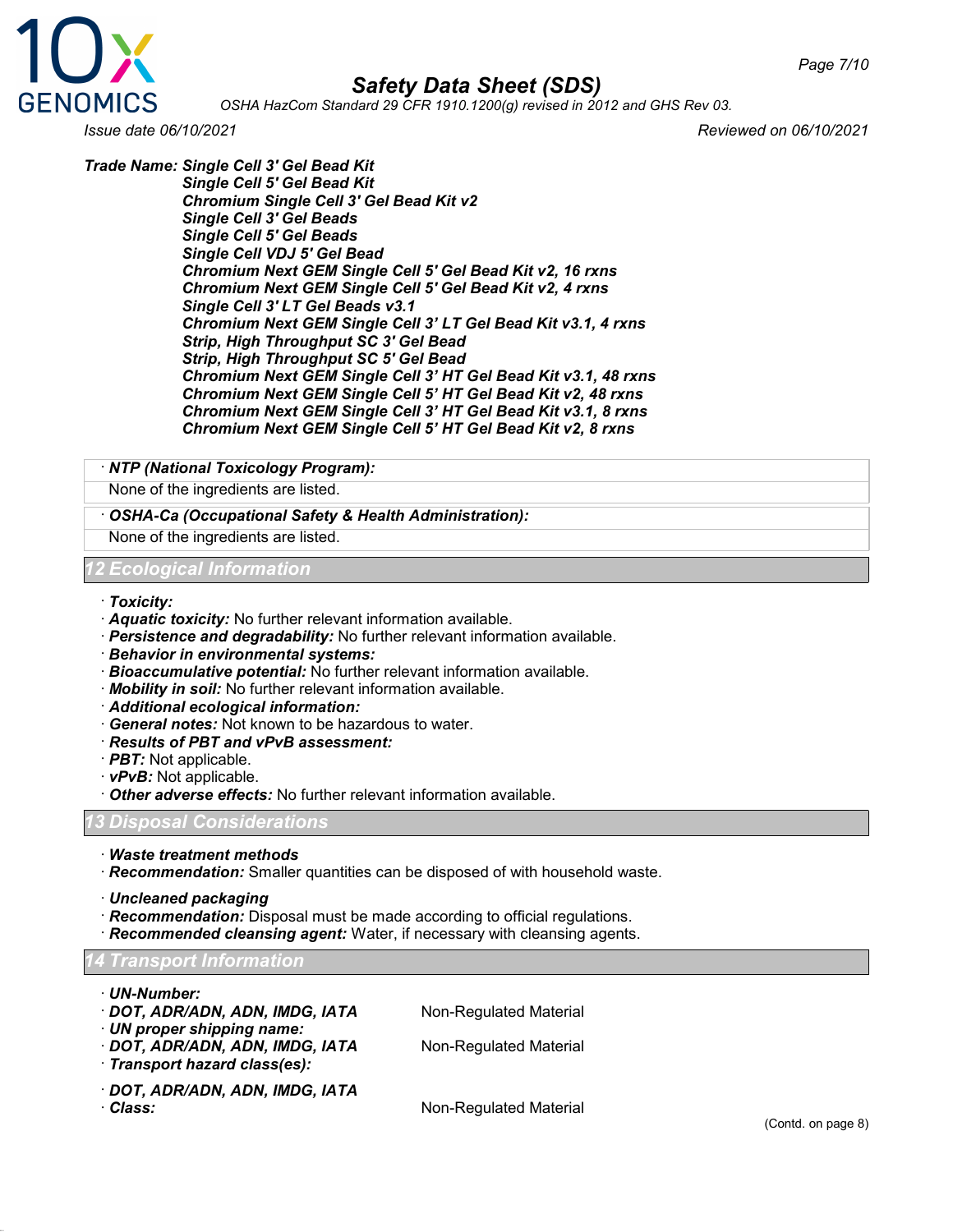

*OSHA HazCom Standard 29 CFR 1910.1200(g) revised in 2012 and GHS Rev 03.*

*Issue date 06/10/2021 Reviewed on 06/10/2021*

*Trade Name: Single Cell 3' Gel Bead Kit Single Cell 5' Gel Bead Kit Chromium Single Cell 3' Gel Bead Kit v2 Single Cell 3' Gel Beads Single Cell 5' Gel Beads Single Cell VDJ 5' Gel Bead Chromium Next GEM Single Cell 5' Gel Bead Kit v2, 16 rxns Chromium Next GEM Single Cell 5' Gel Bead Kit v2, 4 rxns Single Cell 3' LT Gel Beads v3.1 Chromium Next GEM Single Cell 3' LT Gel Bead Kit v3.1, 4 rxns Strip, High Throughput SC 3' Gel Bead Strip, High Throughput SC 5' Gel Bead Chromium Next GEM Single Cell 3' HT Gel Bead Kit v3.1, 48 rxns Chromium Next GEM Single Cell 5' HT Gel Bead Kit v2, 48 rxns Chromium Next GEM Single Cell 3' HT Gel Bead Kit v3.1, 8 rxns Chromium Next GEM Single Cell 5' HT Gel Bead Kit v2, 8 rxns*

- · *Packing group:*
- · *DOT, ADR/ADN, IMDG, IATA* Non-Regulated Material<br>· *Environmental hazards:* Not applicable.
- 
- *· Environmental hazards:* Not applicable.<br>*· Special precautions for user:* Not applicable. · Special precautions for user:
- · *Transport in bulk according to Annex II of MARPOL73/78 and the IBC Code:* Not applicable.<br> **UN "Model Requiation":** Non-Requiated Material
- · UN "Model Regulation":

#### *15 Regulatory Information*

- · *Safety, health and environmental regulations/legislation specific for the substance or mixture:* No further relevant information available.
- · *SARA (Superfund Amendments and Reauthorization):*
- · *Section 355 (extremely hazardous substances):*

None of the ingredients are listed.

· *Section 313 (Specific toxic chemical listings):*

**Proprietary** 

#### · *TSCA (Toxic Substances Control Act):*

None of the ingredients are listed.

#### · *California Proposition 65:*

· *Chemicals known to cause cancer:*

None of the ingredients are listed.

· *Chemicals known to cause reproductive toxicity for females:*

None of the ingredients are listed.

· *Chemicals known to cause reproductive toxicity for males:*

None of the ingredients are listed.

· *Chemicals known to cause developmental toxicity:*

None of the ingredients are listed.

· *New Jersey Right-to-Know List:*

None of the ingredients are listed.

· *New Jersey Special Hazardous Substance List:*

None of the ingredients are listed.

(Contd. on page 9)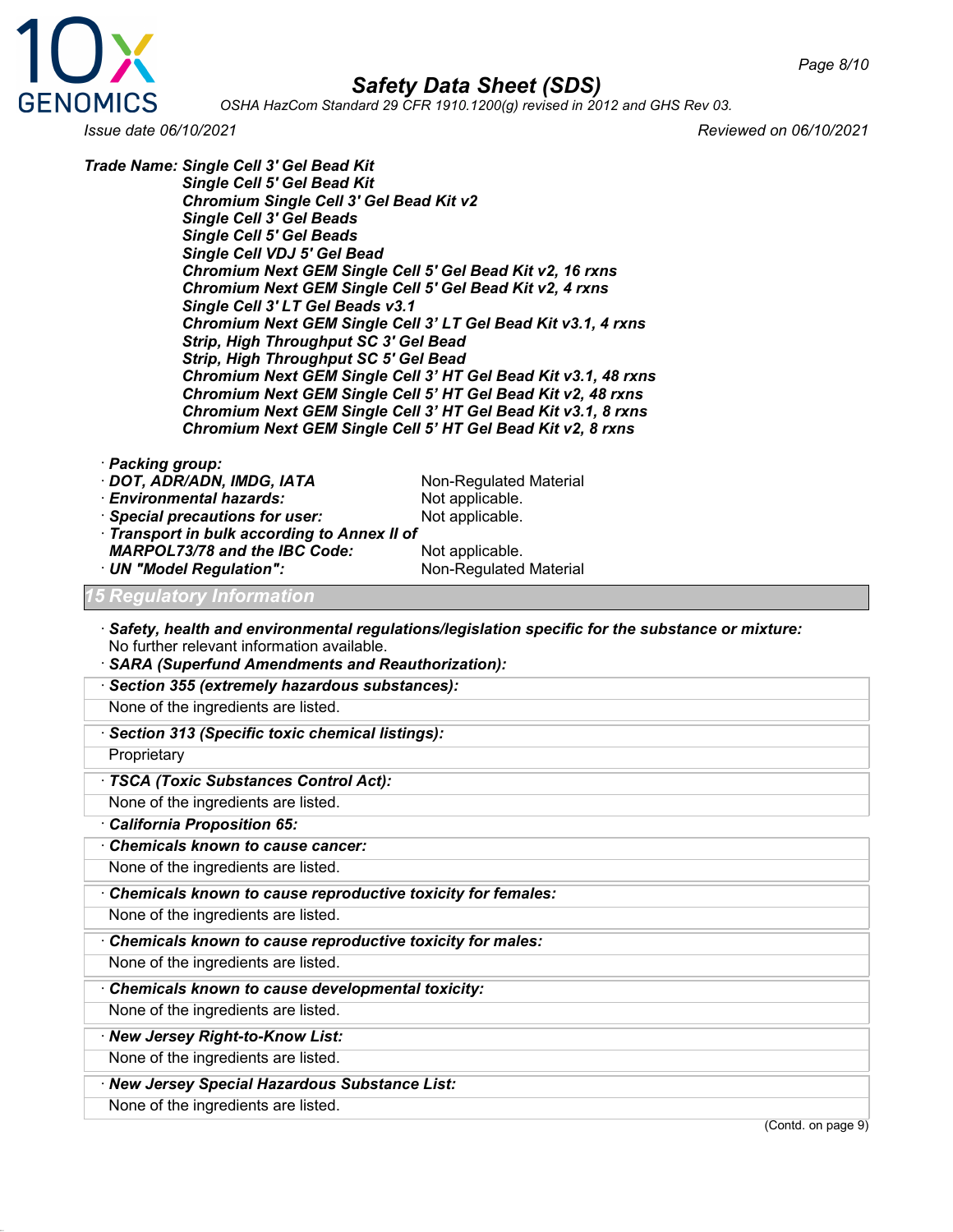

*OSHA HazCom Standard 29 CFR 1910.1200(g) revised in 2012 and GHS Rev 03.*

*Issue date 06/10/2021 Reviewed on 06/10/2021*

*Trade Name: Single Cell 3' Gel Bead Kit*

*Single Cell 5' Gel Bead Kit Chromium Single Cell 3' Gel Bead Kit v2 Single Cell 3' Gel Beads Single Cell 5' Gel Beads Single Cell VDJ 5' Gel Bead Chromium Next GEM Single Cell 5' Gel Bead Kit v2, 16 rxns Chromium Next GEM Single Cell 5' Gel Bead Kit v2, 4 rxns Single Cell 3' LT Gel Beads v3.1 Chromium Next GEM Single Cell 3' LT Gel Bead Kit v3.1, 4 rxns Strip, High Throughput SC 3' Gel Bead Strip, High Throughput SC 5' Gel Bead Chromium Next GEM Single Cell 3' HT Gel Bead Kit v3.1, 48 rxns Chromium Next GEM Single Cell 5' HT Gel Bead Kit v2, 48 rxns Chromium Next GEM Single Cell 3' HT Gel Bead Kit v3.1, 8 rxns Chromium Next GEM Single Cell 5' HT Gel Bead Kit v2, 8 rxns*

#### · *Pennsylvania Right-to-Know List:*

None of the ingredients are listed.

#### · *Pennsylvania Special Hazardous Substance List:*

None of the ingredients are listed.

#### · *Carcinogenic categories:*

#### · *EPA (Environmental Protection Agency):*

None of the ingredients are listed.

#### · *TLV (Threshold Limit Value established by ACGIH):*

None of the ingredients are listed.

#### · *NIOSH-Ca (National Institute for Occupational Safety and Health):*

None of the ingredients are listed.

- · *GHS label elements* Non-Regulated Material
- · *Hazard pictograms:* Non-Regulated Material
- · *Signal word:* Non-Regulated Material
- · *Hazard statements:* Non-Regulated Material

#### · *National regulations:*

The product is not subject to be labelled according with the prevailing version of the regulations on hazardous substances.

#### · *Chemical safety assessment:* A Chemical Safety Assessment has not been carried out.

#### *16 Other Information*

The information and recommendations in this safety data sheet are, to the best of our knowledge, accurate as of the date of issue. Nothing herein shall be deemed to create warranty, expressed or implied, and shall not establish a legally valid contractual relationship. It is the responsibility of the user to determine applicability of this information and the suitability of the material or product for any particular purpose.

#### · *Contact:*

- · *Date of last revision/ revision number:* 06/10/2021 / 22
- · *Abbreviations and acronyms:*

ADR: The European Agreement concerning the International Carriage of Dangerous Goods by Road

- ADN: The European Agreement concerning the International Carriage of Dangerous Goods by Inland Waterways
- IMDG: International Maritime Code for Dangerous Goods
- DOT: US Department of Transportation
- IATA: International Air Transport Association

EINECS: European Inventory of Existing Commercial Chemical Substances

ELINCS: European List of Notified Chemical Substances